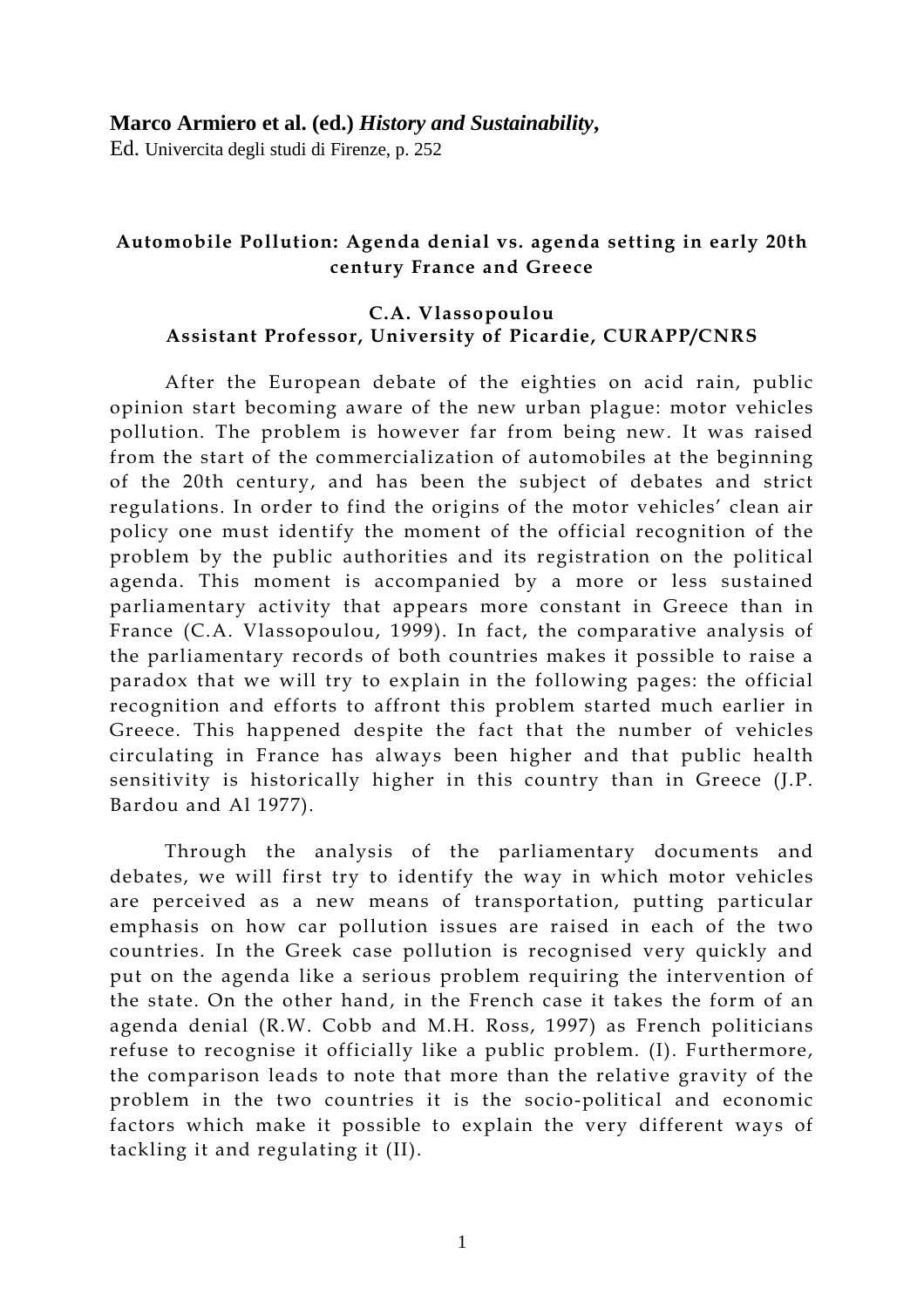### I/ The perception of motor vehicles in the political discourse:

While automobiles start to make their first appearance at the beginning of the XXth century, this new means of transportation is not welcomed everywhere in the same way. As a reflection of the political and social concerns of the time, parliamentary records make obvious two very different approaches: in Greece the car represents a problem that must be regulated while in France it is seen like a scientific achievement that must be supported.

### a/ A problem to be combated

Because of the slow commercialization of automobiles, the term "motor vehicle" appears in the Greek Official Journal only in 1911, that is eleven years after its appearance in the index of the French Official Journal. Since this moment the car will be perceived primarily as a danger to the public security and binding regulation will appear quickly to control its circulation.

At the time of the first parliamentary debate of 1911 motor vehicles are presented, practically as an enemy of the society: " the society must fight against these insolate means of transport ", "all we say on the risk generated by the cars cannot reflect the true danger that these means of transport involve [… ] cars are like trains that run off the railway [… ] it is better that we go all on foot if people suffer". In the climate of panic diffused by this "dangerous machine ", according to the expression of a deputy, the Parliament does not hesitate to denounce, from the beginning, the car as being the origin of four problems requiring the intervention of the public authorities: accidents, noise, roadway erosion and pollution: "the state of the roadway, dust, and odours constitute social damages caused by the car [… ] cars are sources of noise and of harmful effects". This speech goes even further by accusing this means of transportation to be at the same time a factor of social discrimination and expensive for public finance: "it concerns a social class which rolls for its pleasure and by vanity and puts the life of all society in danger [… ] caused social damage goes further if it is considered that we export money to buy these vehicles".

The near-unanimity of the Greek politicians in the condemnation of the car as a source of problems goes hand in hand with the adoption of rigorous regulation recognised as innovatory in Europe. Thus, the law of 1911 on the civil and penal liability for the drivers is followed by a decree from the prefecture forbidding lorries to cross the centre of Athens. In 1930, the rule of the road condemns the driver whose vehicle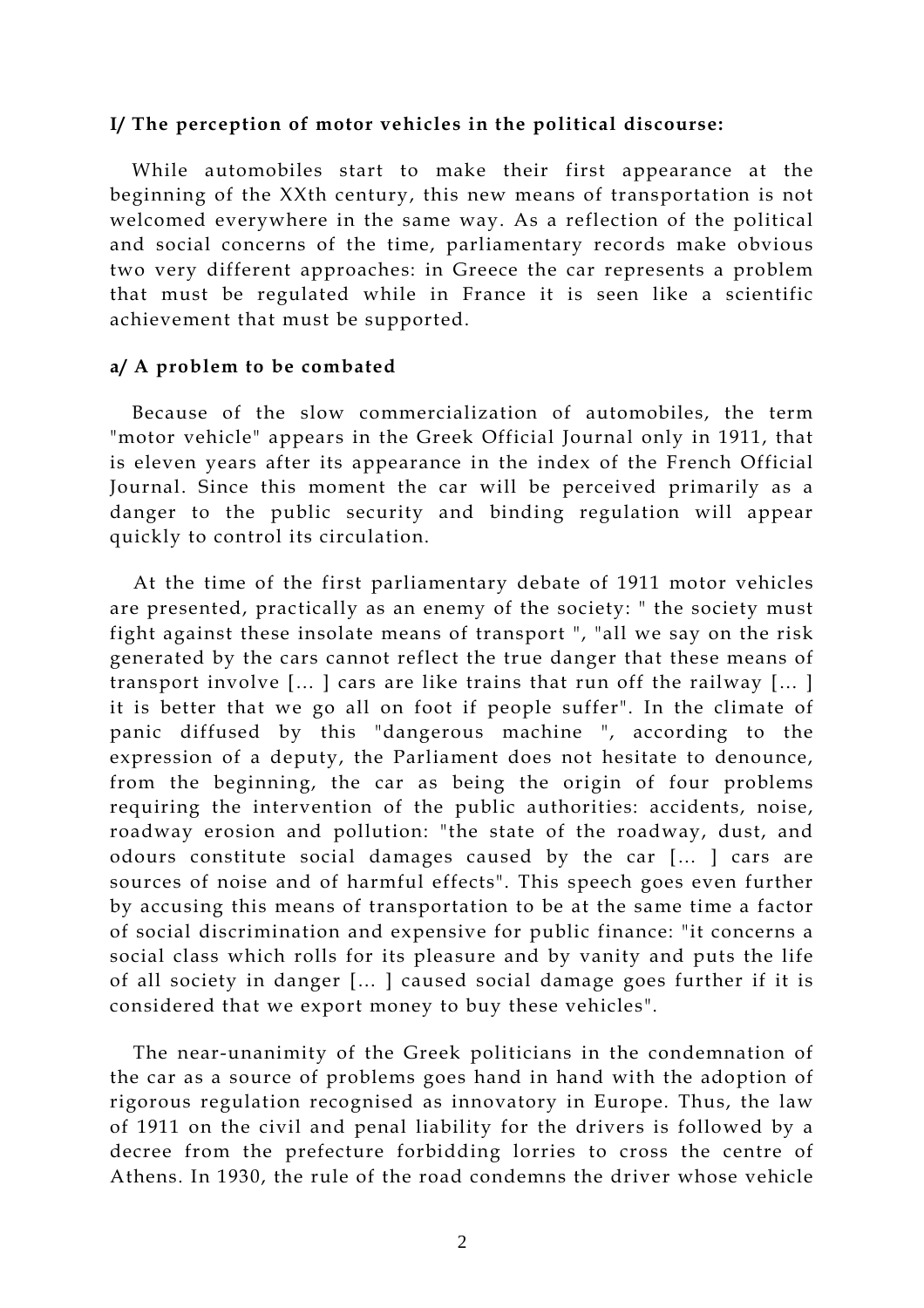emits without restraint fumes in the air. While in France the problem of fumes emitted by diesel engines is hardly discussed still today, in Greece, a prescription of 1937 stipulates that: "all types of diesel vehicles which emit fumes and odours [… ] will be penalised by a withdrawal of the car licence from two to ten days".

### b/ An issue to be promoted

Nothing similar in France where, from the first debate in 1901 on motor vehicle traffic, it appears that the official authorities have a real difficulty in assuming their role of regulators. An extract of a report of the minister of the interior in 1903 shows that the fumes produced by the cars are perceived as a problem but do not manage to become the subject of debate and regulation: "it is necessary to reduce as much as possible the noise, the fumes and the inconvenient odours about which the public complains frequently ". The first regulation of the motor emissions in France first appears in 1954 and a hesitant debate about car pollution does not start before 1980.

The few times where we find the motor vehicles mentioned in the parliamentary documents their benefits as a new means of transportation are exhorted: "prohibition is a vexatious measure which could harm development and the progress of an industry which deserves to be sustained"; " the desire not to stop by inappropriate measures… the progress of motor vehicles technology "; "it is not in our intention to decry motoring, this industry which works for the major profit of our country" As we will see thereafter, this perception of the car as a sign of economic and technological progress is connected in France to the presence of a powerful motor lobby which delays any strict regulation on the matter whether it is the speed limit, the driver's responsibility or pollution.

The obstacle that the existence of a motor industry represents to the development of a clean air policy in France is indirectly demonstrated by the discourse of a Greek deputy in 1911: "cars give birth to a very useful industry both for the economy and for the employment [… ] in Greece unfortunately we do not have this type of industry and we even do not have hope of having one in the future [… ] therefore is permitted in Greece to take particularly strict measures with regard to the motor vehicles". Indeed, the interest of the comparison between France and Greece arises from the fact that these two countries represent two opposite cases as regards their motor policy: in France, the first car manufacturer in Europe for a long time, the car is perceived as a development factor and public authorities care not to block its

3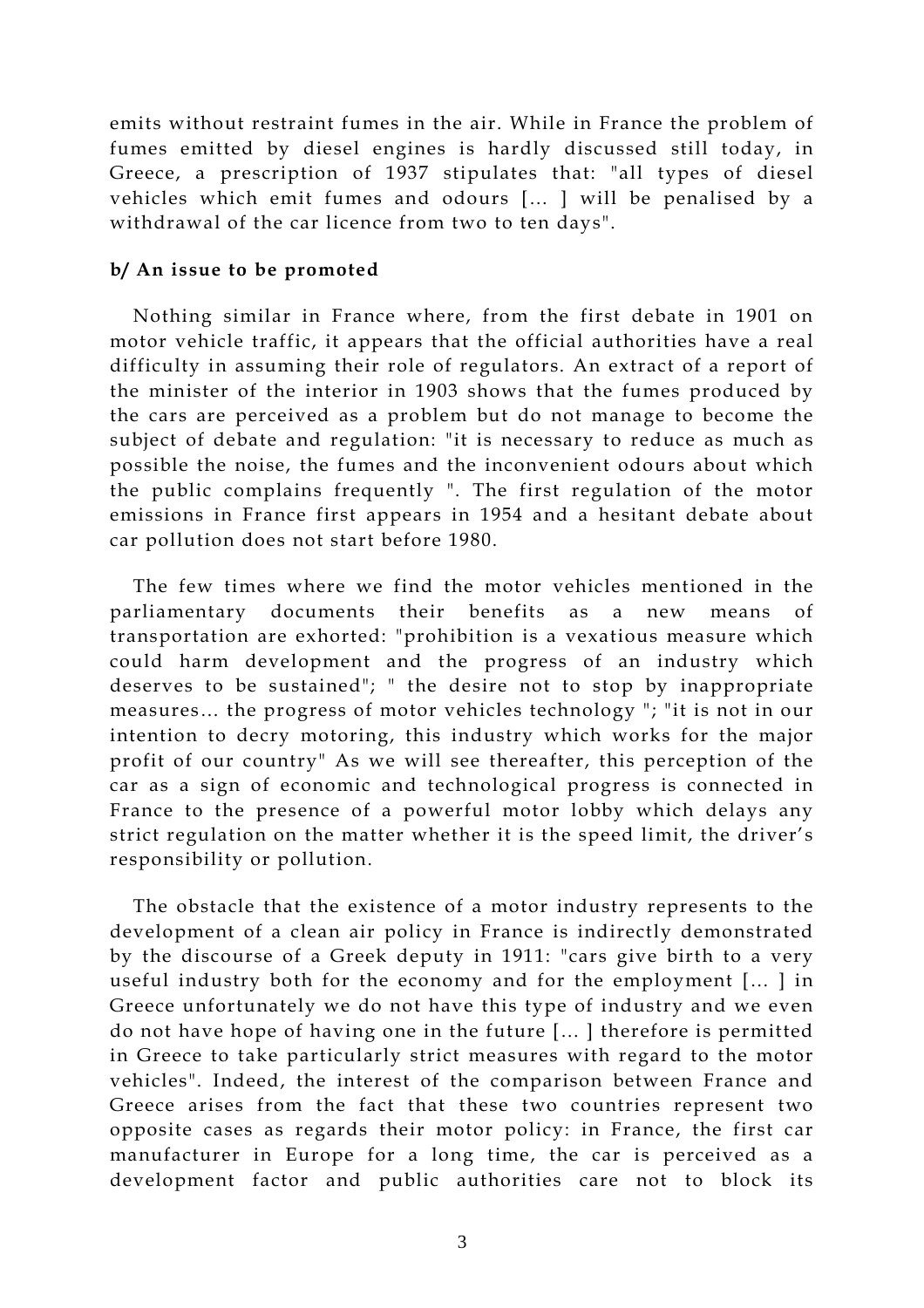promotion and technological progress. On the other hand, in Greece where the motor industry never existed, motor vehicles traffic is defined as a source of problems for the community. This situation reflects major differences in the configuration of policy actors with direct implications in agenda setting process.

## II/ Definition of the pollution problem: strategies of power

The simultaneous analysis of the French and Greek cases demonstrates the weak correlation between the objective gravity of the problem and the attention that the official authorities devote to it (D. Stone, 1997). Their intervention depends more on the presence and configuration of the different policy actors rather than the level of the pollution. The presence of a powerful motor lobby in France limits considerably the possibilities for public debate and action, while the Greek authorities enjoy a much greater liberty on this policy field.

## a/ The power of industrial interests

Since the first ministerial report of 1901 concerning motor vehicles traffic, it becomes apparent that the regulation of this new means of transportation is a strict administrative issue managed within a flexible and especially opaque decisional framework: "It seemed to us that simple ministerial decisions would adapt better to this situation" This choice opened the possibility for mutual adjustments on a case by case basis between the transport administration and the concerned interest groups.

The conclusion of a second ministerial report of 1903, shows that this policy field escaped even the parliament's control: "the interests in question are such, that the Government did not hesitate to declare that the care of discussing them had to be entrusted to an extraparliamentary committee, composed in its majority of motor vehicle engineering experts, of engineers of all categories, namely, of members best designated by their high competence to examine from all the points of view the interesting and difficult problems that the automobile traffic raises". This committee, made up of engineers of the prestigious "corps d'Etat" of the "Mines" and "Ponts et Chaussées", of car manufacturers and of other industrialists connected with motor vehicle production, has since ensured that the question of pollution does not disturb the aura of progress and modernity of this new means of transportation. The close collaboration between the motor lobby and the ministry of transport prevent simultaneously the emergence of severe regulation.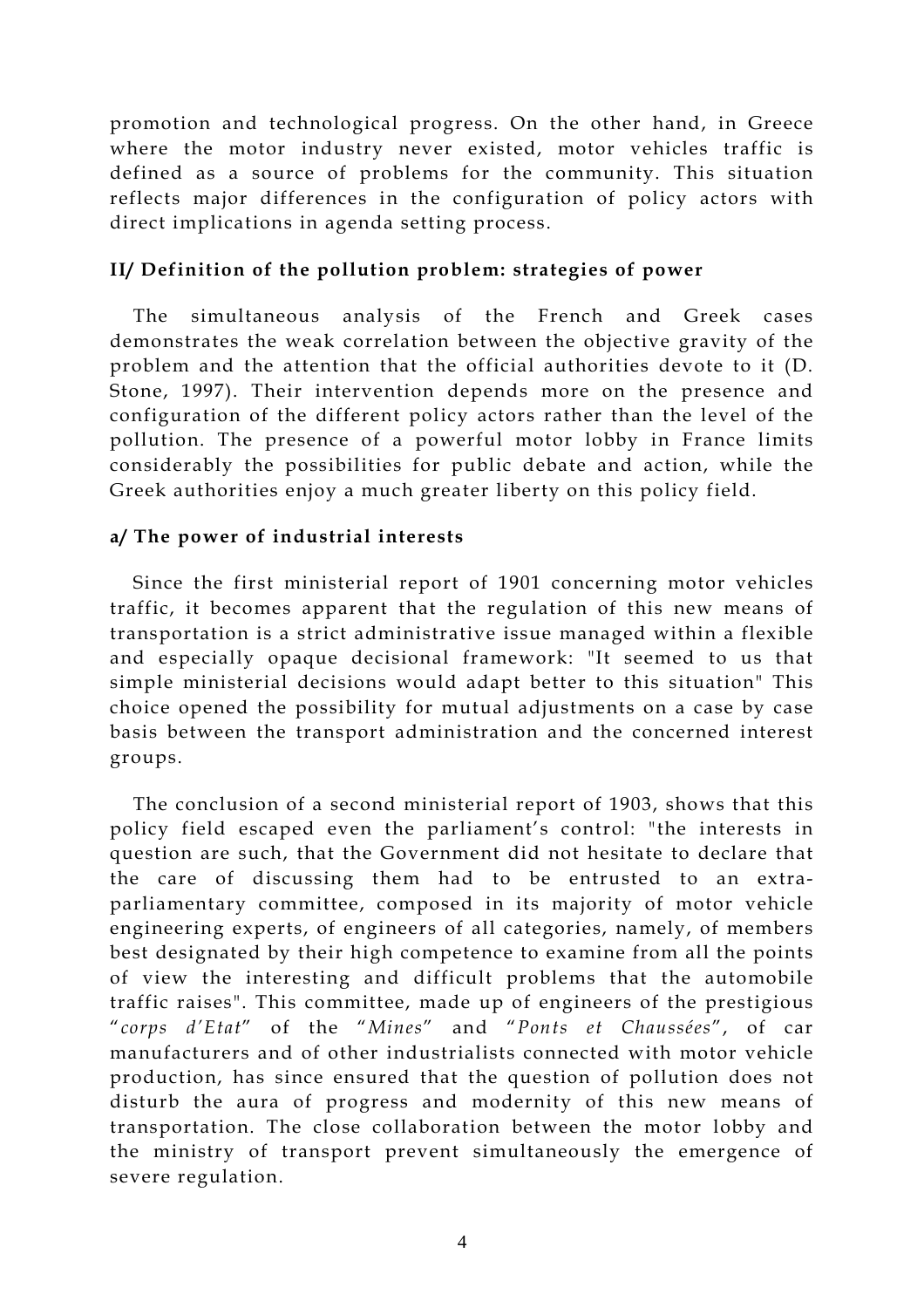#### b/ The autonomy of Greek authorities

Contrary to the resignation of the French political community, the Greek politicians exhibit major activism on the matter. The absence of financial and industrial considerations is certainly one of the reasons which explains the large options of action available to the Greek government. But the absence of a motor lobby does not explain by itself the reasons which led politicians to deal with car traffic problems since 1911 while the number of vehicles was still very weak and concentrated in Athens. In order to arrive to an answer to that question it is necessary to place this policy in the political context of the time.

All the debates and the major transformations of car legislation coincide with the periods that the progressive party of Eleftherios Venizelos is in government. The political success of "venizelians" in 1909 marks a political turn and inaugurates a new manner of considering the role of the State within society. For the first time a broad planning of public interventions is drawn up with its principal objective "middle-class modernization" (G. Mavrogordatos et C. Hatziiosif, 1988). Various social milieus identified with the "venizelian ideology" among which a new professional class made up of civil engineers and urban planners graduates of the new Polytechnic School of Athens. By occupying both the progressive party and public administration posts, they will conceive and manage Venizelos' project in which urban planning will become a major part (A. Karalimou-Gerolimpou et N. Papamihos, 1992). Thus transport and traffic issues will appear as principal means of carrying out the modernization policy and a major field of concern for these technocrats.

For reasons which will not be examined here, the broad legislative work undertaken by this technocratic elite was never implemented strictly. This however did not prevent the definition of the automobile as a source of harmful effects and the registration of vehicle pollution on the political agenda in Greece, a century ahead of France.